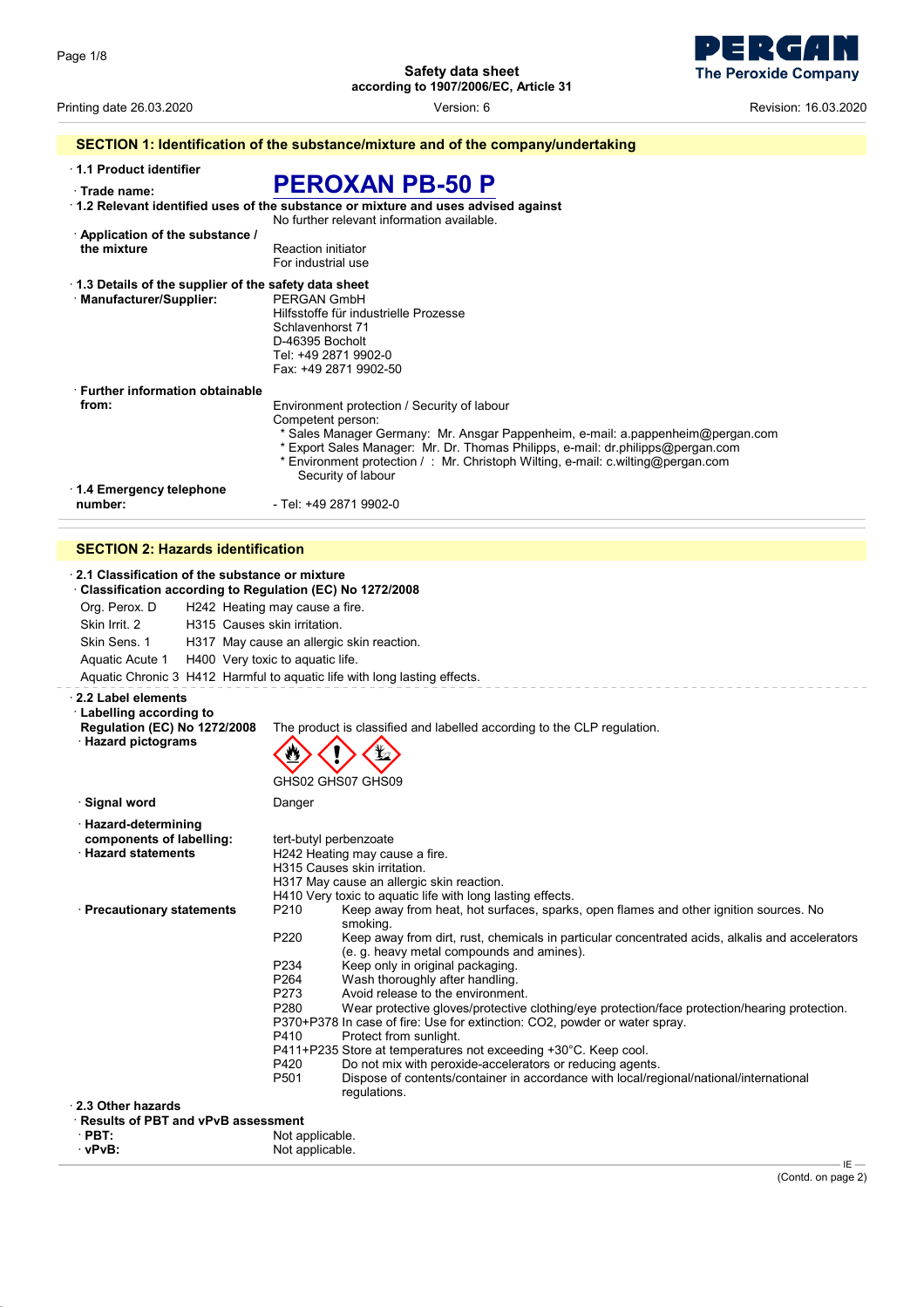Printing date 26.03.2020 **Printing date 26.03.2020** Cersion: 6 **Revision: 16.03.2020** Revision: 16.03.2020

**The Peroxide Company** 

# **Trade name:PEROXAN PB-50 P**

(Contd. of page 1)

## **SECTION 3: Composition/information on ingredients**

| 3.2 Chemical characterisation: Mixtures |                                                                                                                                                                                         |        |  |
|-----------------------------------------|-----------------------------------------------------------------------------------------------------------------------------------------------------------------------------------------|--------|--|
| Dangerous components:                   |                                                                                                                                                                                         |        |  |
| CAS: 614-45-9<br>EINECS: 210-382-2      | tert-butyl perbenzoate<br>Org. Perox. C, H242; Aquatic Acute 1, H400; Acute Tox. 4, H332; Skin Irrit. 2, H315; Skin Sens. 1,<br>Reg-No.: 01-2119513317-46 H317; Aquatic Chronic 3, H412 | 40-50% |  |
| · Additional information:               | For the wording of the listed hazard phrases refer to section 16.                                                                                                                       |        |  |

### **SECTION 4: First aid measures**

· **4.1 Description of first aid measures**

Symptoms of poisoning may even occur after several hours; therefore medical observation for at least 48 hours after the accident.

|                                                                  | Take care of personal protection for the first aider.                                |
|------------------------------------------------------------------|--------------------------------------------------------------------------------------|
| <b>After inhalation:</b>                                         | Supply fresh air and to be sure call for a doctor.                                   |
|                                                                  | In case of unconsciousness place patient stably in side position for transportation. |
|                                                                  | Take affected persons into fresh air and keep quiet.                                 |
| After skin contact:                                              | Immediately wash with water and soap and rinse thoroughly.                           |
|                                                                  | Immediately remove contaminated clothing.                                            |
| After eye contact:                                               | Rinse opened eye for several minutes under running water.                            |
| After swallowing:                                                | If symptoms persist consult doctor.                                                  |
| 4.2 Most important symptoms<br>and effects, both acute and       |                                                                                      |
| delayed                                                          | No further relevant information available.                                           |
| 4.3 Indication of any immediate<br>medical attention and special |                                                                                      |
| treatment needed                                                 | No further relevant information available.                                           |

### **SECTION 5: Firefighting measures**

· **5.1 Extinguishing media** · **Suitable extinguishing agents:** CO2, powder or water spray. Fight larger fires with water spray or alcohol resistant foam. · **5.2 Special hazards arising from the substance or mixture** Under certain fire conditions, traces of other toxic gases cannot be excluded. Hydrocarbons, carbondioxide and -monoxid. · **5.3 Advice for firefighters** Mouth respiratory protective device. Do not inhale explosion gases or combustion gases. · **Additional information** Cool endangered receptacles with water spray. Self-protection first!

### **SECTION 6: Accidental release measures**

| protective equipment and<br>emergency procedures<br>Keep away from ignition sources.<br>In case of further temperature should be cooled with waterspray from a safe distance.<br>Wear breathing apparatus with filter A during decomposition of materials. |  |
|------------------------------------------------------------------------------------------------------------------------------------------------------------------------------------------------------------------------------------------------------------|--|
|                                                                                                                                                                                                                                                            |  |
|                                                                                                                                                                                                                                                            |  |
|                                                                                                                                                                                                                                                            |  |
| Wear protective equipment. Keep unprotected persons away.<br>Inform respective authorities in case of seepage into water course or sewage system.<br>6.2 Environmental precautions:                                                                        |  |
|                                                                                                                                                                                                                                                            |  |
| Do not allow to enter sewers/ surface or ground water.                                                                                                                                                                                                     |  |
| $\cdot$ 6.3 Methods and material for                                                                                                                                                                                                                       |  |
| containment and cleaning up:<br>Dispose contaminated material as waste according to item 13.                                                                                                                                                               |  |
| Ensure adequate ventilation.                                                                                                                                                                                                                               |  |
| Large quantities should be diluted with suitable desensitation agent to a concentration below 10 % before<br>disposal.                                                                                                                                     |  |
| Pick up mechanically, collect in a suitable receptacle and dispose in accordance with government                                                                                                                                                           |  |
| regulations.<br>⋅ 6.4 Reference to other sections<br>See Section 7 for information on safe handling.                                                                                                                                                       |  |
| See Section 8 for information on personal protection equipment.                                                                                                                                                                                            |  |
| See Section 13 for disposal information.<br>$\sim$                                                                                                                                                                                                         |  |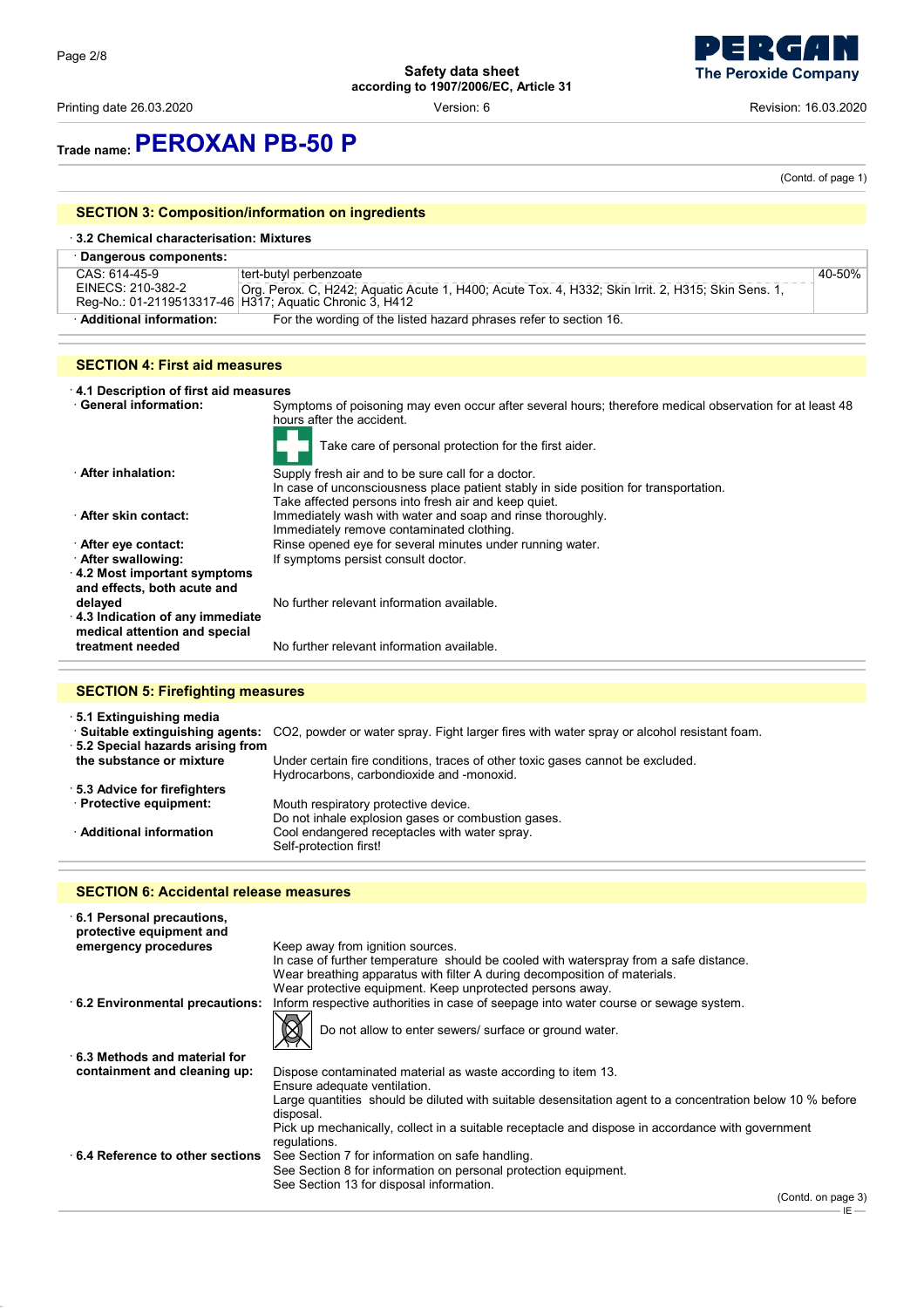

Printing date 26.03.2020 Version: 6 Revision: 16.03.2020

# **Trade name:PEROXAN PB-50 P**

In case of large spillage the environmental authority should be informed.

(Contd. of page 2)

| <b>SECTION 7: Handling and storage</b> |                                                                                                               |
|----------------------------------------|---------------------------------------------------------------------------------------------------------------|
| $\cdot$ 7.1 Precautions for safe       |                                                                                                               |
| handling                               | Thorough dedusting.                                                                                           |
|                                        | Keep away from heat and direct sunlight.                                                                      |
|                                        | Ensure good ventilation/exhaustion at the workplace.                                                          |
|                                        | Open and handle receptacle with care.                                                                         |
|                                        | Prevent formation of dust.                                                                                    |
|                                        | Wear suitable respiratory protective device when decanting larger quantities without extractor facilities.    |
|                                        | Do not refill residue into storage receptacles.                                                               |
|                                        | Restrict the quantity stored at the work place.                                                               |
|                                        | Use only in well ventilated areas.                                                                            |
|                                        | Before break and at the end of work hands should be thoroughly washed.                                        |
|                                        | Only use tools made of suitable materials (e. g. polyethylene or stainless steel).                            |
|                                        | Keep away from dirt, rust, chemicals in particular concentrated acids, alkalis and accelerators (e. g. heavy- |
|                                        | metal compounds and amines).                                                                                  |
|                                        | While using do not eat, drink or smoke.                                                                       |
|                                        | Do not generate flames or sparks.                                                                             |
|                                        | Keep product and emptied container away from heat and sources of ignition.                                    |
|                                        | Avoid shock and friction.                                                                                     |
|                                        | Take precautionary measures against static discharges.                                                        |
|                                        |                                                                                                               |
|                                        | Do not smoke.                                                                                                 |
|                                        |                                                                                                               |
| Information about fire - and           |                                                                                                               |
| explosion protection:                  | Protect from heat.                                                                                            |
|                                        | Protect against electrostatic charges.                                                                        |
|                                        | Prevent impact and friction.                                                                                  |
|                                        | Use explosion-proof apparatus / fittings and spark-proof tools.                                               |
|                                        | Dust can combine with air to form an explosive mixture.                                                       |
|                                        | Substance/product is oxidising when dry.                                                                      |
|                                        | Product is not explosive. However, formation of explosive air/dust mixtures are possible.                     |
|                                        |                                                                                                               |
|                                        | Avoid open flames, sparks, direct sunlight and other sources of ignition.                                     |
|                                        | Keep ignition sources away - Do not smoke.                                                                    |
|                                        |                                                                                                               |
|                                        | · 7.2 Conditions for safe storage, including any incompatibilities                                            |
| · Storage:                             | Pay attention to the special requirements of your local autorithies for storing dangerous goods.              |
| · Requirements to be met by            |                                                                                                               |
| storerooms and receptacles:            | Store only in the original receptacle.                                                                        |
|                                        | Prevent any seepage into the ground.                                                                          |
|                                        | Use only receptacles specifically permitted for this substance/product.                                       |
| · Information about storage in         |                                                                                                               |
| one common storage facility:           | Do not store or park organic peroxide together with heavy metal compounds and amines.                         |
|                                        | Store away from foodstuffs, drinks and feeding stuffs.                                                        |
| ⋅ Further information about            |                                                                                                               |
| storage conditions:                    | Keep container tightly sealed.                                                                                |
|                                        | Protect from heat and direct sunlight.                                                                        |
|                                        |                                                                                                               |
|                                        | Protect from contamination.                                                                                   |
|                                        | Storage in a collecting room is required.                                                                     |
| · Recommended storage                  |                                                                                                               |
| temperature (To maintain               |                                                                                                               |
| quality):                              | +10  +30 °C                                                                                                   |
| · Storage class:                       | 5.2                                                                                                           |
| .7.3 Specific end use(s)               | No further relevant information available.                                                                    |

· **Additional information about design of technical facilities:** No further data; see item 7. · **8.1 Control parameters**

· **Ingredients with limit values that require monitoring at the**

**workplace:** The product does not contain any relevant quantities of materials with critical values that have to be monitored at the workplace.

(Contd. on page 4)  $E -$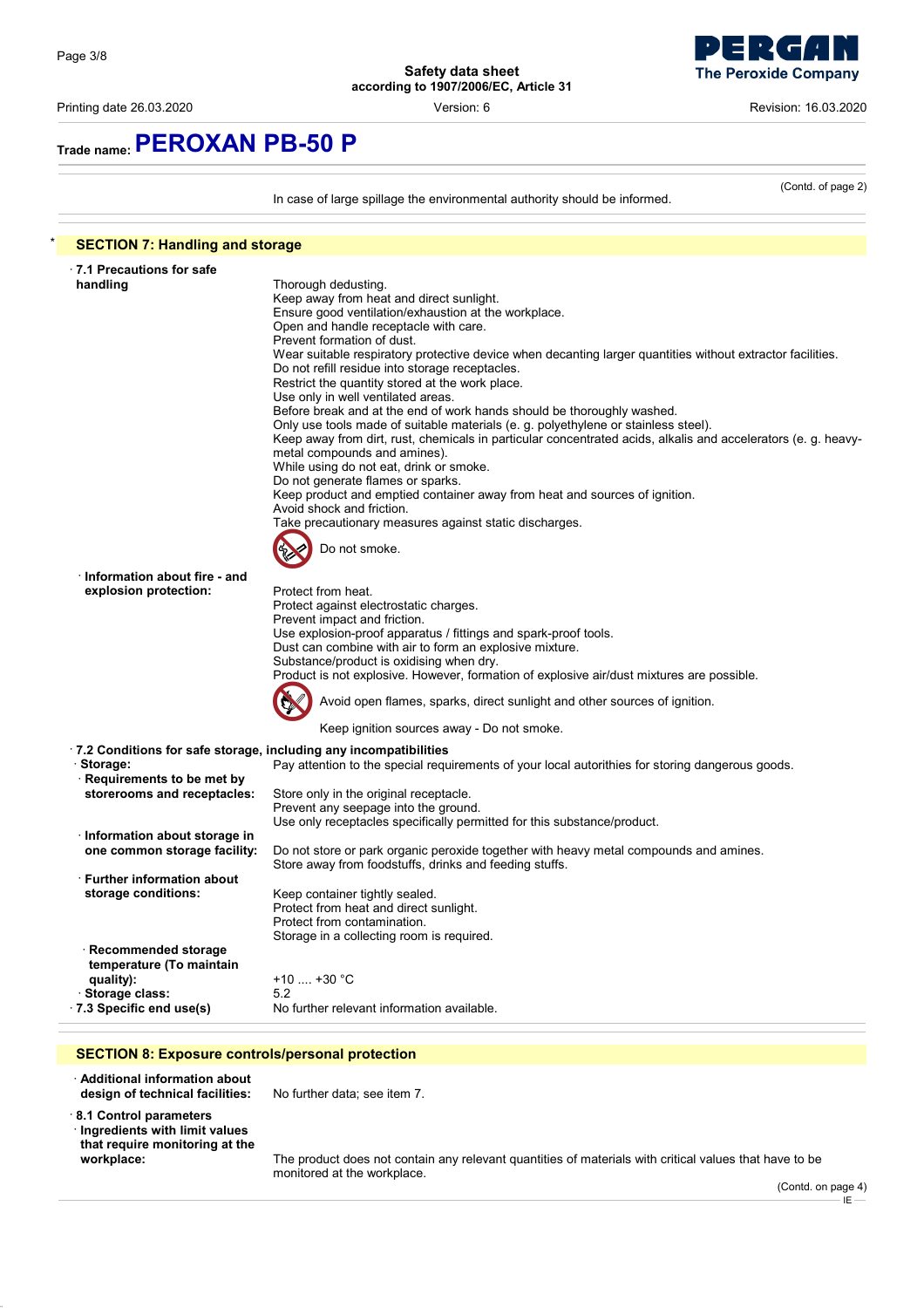j

**Safety data sheet according to 1907/2006/EC, Article 31**

Printing date 26.03.2020 Version: 6 Revision: 16.03.2020

۳ n ) **The Peroxide Company** 

# **Trade name:PEROXAN PB-50 P**

|                                                                                               |                    | (Contd. of page 3)                                                                                                                                                     |
|-----------------------------------------------------------------------------------------------|--------------------|------------------------------------------------------------------------------------------------------------------------------------------------------------------------|
| · DNELs                                                                                       |                    |                                                                                                                                                                        |
| 614-45-9 tert-butyl perbenzoate                                                               |                    |                                                                                                                                                                        |
| Dermal                                                                                        |                    | DNEL Longterm System 6,25 mg/kg bw/day (Worker)                                                                                                                        |
|                                                                                               |                    | Inhalative DNEL Longterm System 4 mg/m3 (Worker)                                                                                                                       |
| · PNECs                                                                                       |                    |                                                                                                                                                                        |
| 614-45-9 tert-butyl perbenzoate                                                               |                    |                                                                                                                                                                        |
| PNEC Marinewater sed 0,024 mg/kg sed dw                                                       |                    |                                                                                                                                                                        |
| <b>PNEC Freshwater</b>                                                                        |                    | 0,0088 mg/l (AF 50)                                                                                                                                                    |
| <b>PNEC Freshwater sed</b>                                                                    |                    | $0.24$ mg/kg sed dw                                                                                                                                                    |
| <b>PNEC Soil</b>                                                                              |                    | 0,043 mg/kg soil dw                                                                                                                                                    |
| PNEC STP                                                                                      | $0,6$ mg/l (AF 10) |                                                                                                                                                                        |
| <b>PNEC Marinewater</b>                                                                       |                    | 0,00088 mg/l (AF 500)                                                                                                                                                  |
| · Additional information:                                                                     |                    | The lists valid during the making were used as basis.                                                                                                                  |
| $\cdot$ 8.2 Exposure controls<br>· Personal protective equipment:<br>· General protective and |                    |                                                                                                                                                                        |
| hygienic measures:                                                                            |                    | The usual precautionary measures are to be adhered to when handling chemicals.                                                                                         |
|                                                                                               |                    | Keep away from foodstuffs, beverages and feed.                                                                                                                         |
|                                                                                               |                    | Immediately remove all soiled and contaminated clothing<br>Wash hands before breaks and at the end of work.                                                            |
|                                                                                               |                    | Store protective clothing separately.                                                                                                                                  |
|                                                                                               |                    | Avoid close or long term contact with the skin.                                                                                                                        |
|                                                                                               |                    | Avoid contact with the eyes and skin.<br>Do not eat, drink, smoke or sniff while working.                                                                              |
|                                                                                               |                    | Use skin protection cream for skin protection.                                                                                                                         |
|                                                                                               |                    | Be sure to clean skin thoroughly after work and before breaks.                                                                                                         |
| · Respiratory protection:                                                                     |                    | In case of brief exposure or low pollution use respiratory filter device. In case of intensive or longer<br>exposure use self-contained respiratory protective device. |
|                                                                                               |                    | Use suitable respiratory device when it exceed exposure limit and when insufficiently ventilated.                                                                      |
|                                                                                               |                    | Filter P2                                                                                                                                                              |
| · Protection of hands:                                                                        |                    | Only use chemical-protective gloves with CE-labelling of category III.                                                                                                 |
|                                                                                               |                    | Selection of the glove material on consideration of the penetration times, rates of diffusion and the<br>degradation                                                   |
|                                                                                               |                    | Protective gloves                                                                                                                                                      |
| · Material of gloves                                                                          |                    | The selection of the suitable gloves does not only depend on the material, but also on further marks of<br>quality and varies from manufacturer to manufacturer.       |
|                                                                                               |                    | Butyl rubber, BR<br>Fluorocarbon rubber (Viton)                                                                                                                        |
|                                                                                               |                    | Nitrile rubber, NBR                                                                                                                                                    |
|                                                                                               |                    | Neoprene                                                                                                                                                               |
| Penetration time of glove                                                                     |                    |                                                                                                                                                                        |
| material                                                                                      |                    | The exact break trough time has to be found out by the manufacturer of the protective gloves and has to be<br>observed.                                                |
| <b>Eye protection:</b>                                                                        |                    |                                                                                                                                                                        |
|                                                                                               |                    | Tightly sealed goggles                                                                                                                                                 |
| · Body protection:                                                                            |                    | Protective work clothing                                                                                                                                               |
|                                                                                               |                    |                                                                                                                                                                        |
|                                                                                               |                    | <b>SECTION 9: Physical and chemical properties</b>                                                                                                                     |
| <b>General Information</b>                                                                    |                    | 9.1 Information on basic physical and chemical properties                                                                                                              |

| · pH-value:<br>Change in condition | Not applicable.   |
|------------------------------------|-------------------|
|                                    |                   |
| <b>Odour threshold:</b>            | Not determined.   |
| · Odour:                           | Characteristic    |
| · Colour:                          | white - yellowish |
| · Form:                            | Powder            |
| · Appearance:                      |                   |
| -------------------------          |                   |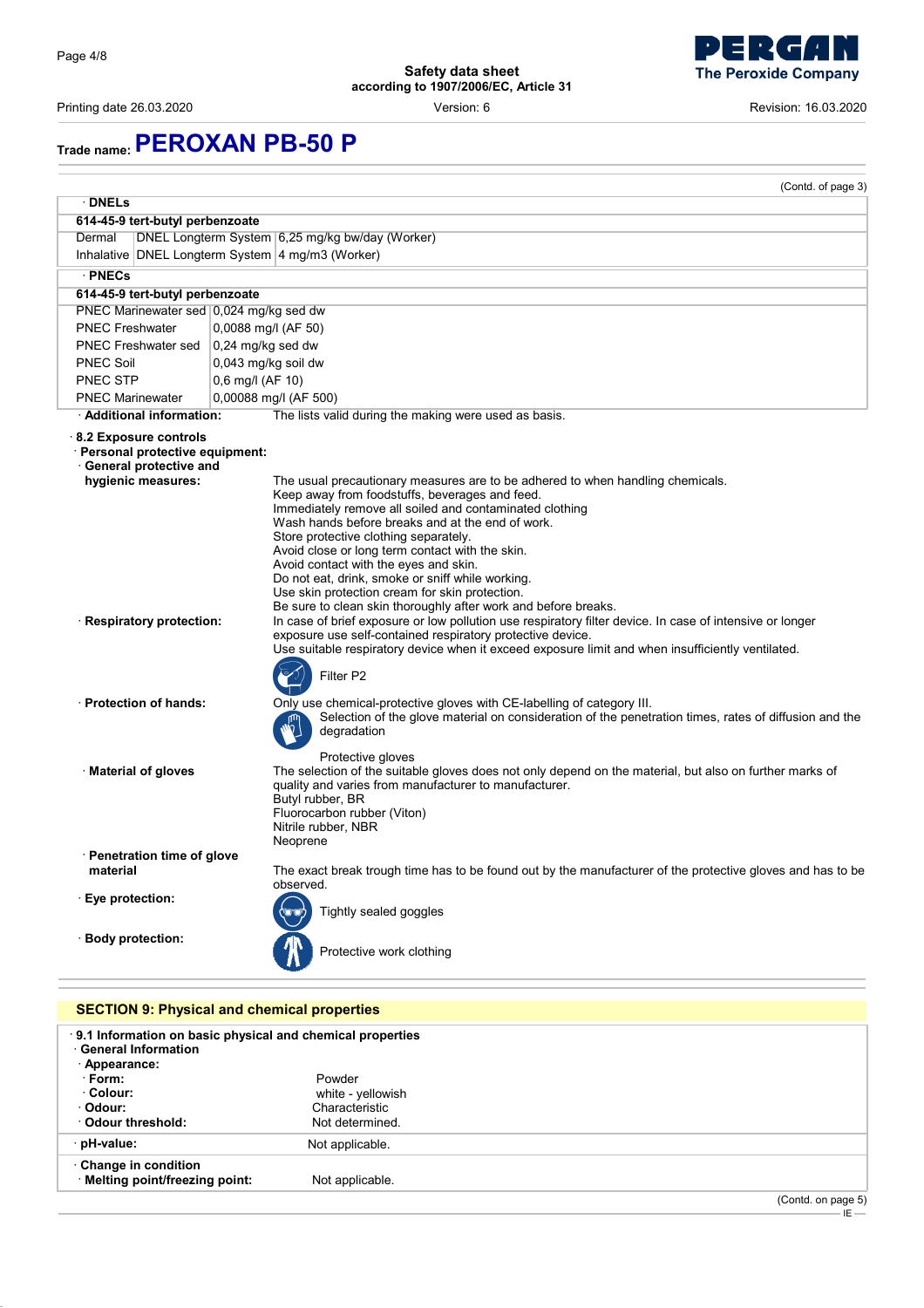Printing date 26.03.2020 Version: 6 Revision: 16.03.2020

**The Peroxide Company** 

# **Trade name:PEROXAN PB-50 P**

|                                                                                           | (Contd. of page 4)                                                                        |  |  |
|-------------------------------------------------------------------------------------------|-------------------------------------------------------------------------------------------|--|--|
| Initial boiling point and boiling range: Not applicable.                                  |                                                                                           |  |  |
| · Flash point:                                                                            | Not applicable.                                                                           |  |  |
| · Flammability (solid, gas):                                                              | May cause fire.                                                                           |  |  |
| Decomposition temperature:                                                                | > +60 °C (SADT)                                                                           |  |  |
| · Auto-ignition temperature:                                                              | Product is not selfigniting.                                                              |  |  |
| <b>Explosive properties:</b>                                                              | Product is not explosive. However, formation of explosive air/dust mixtures are possible. |  |  |
| <b>Explosion limits:</b><br>· Lower:<br>· Upper:                                          | Not determined.<br>Not determined.                                                        |  |  |
| Vapour pressure:                                                                          | Not applicable.                                                                           |  |  |
| · Density:                                                                                | Not determined.                                                                           |  |  |
| Bulk density at 20 °C:<br>Relative density<br>· Vapour density<br><b>Evaporation rate</b> | 340 $kg/m3$<br>Not determined.<br>Not applicable.<br>Not applicable.                      |  |  |
| · Solubility in / Miscibility with<br>water:                                              | Undetermined.                                                                             |  |  |
| · Partition coefficient: n-octanol/water: not determined                                  |                                                                                           |  |  |
| · Viscosity:<br>· Dynamic:<br>· Kinematic:<br>$\cdot$ 9.2 Other information               | Not applicable.<br>Not applicable.<br>No further relevant information available.          |  |  |
| · Active oxygen                                                                           | $4.0 - 4.2%$                                                                              |  |  |

## **SECTION 10: Stability and reactivity**

| ⋅ 10.1 Reactivity<br>10.2 Chemical stability<br>· Thermal decomposition / | No further relevant information available.                                                                                                                                                                                                                                                                                                                                                                                                                                                                                                                                     |
|---------------------------------------------------------------------------|--------------------------------------------------------------------------------------------------------------------------------------------------------------------------------------------------------------------------------------------------------------------------------------------------------------------------------------------------------------------------------------------------------------------------------------------------------------------------------------------------------------------------------------------------------------------------------|
| conditions to be avoided:                                                 | SADT (Self Accelerating Decomposition Temperature) is the lowest temperature at which self accelerating<br>decomposition may occur with substance in the packaging as used in transport. A dangerous self-<br>accelerating decomposition reaction and, under certain circumstances, explosion or fire can be cause<br>decomposition at and above the temperature. Contact with incompatible substances can cause<br>decomposition at or below the SADT.<br>No decomposition if used and stored according to specifications.<br>To avoid thermal decomposition do not overheat. |
| 10.3 Possibility of hazardous                                             |                                                                                                                                                                                                                                                                                                                                                                                                                                                                                                                                                                                |
| reactions                                                                 | Self-accelerating decomposition at SADT.                                                                                                                                                                                                                                                                                                                                                                                                                                                                                                                                       |
| 10.4 Conditions to avoid                                                  | No further relevant information available.                                                                                                                                                                                                                                                                                                                                                                                                                                                                                                                                     |
| ⋅ 10.5 Incompatible materials:                                            | Rapid decomposition by dirt, rust, chemicals in particular concentrated acids, alkalis and accelerators (e. g.<br>heavy-metal compounds and amines).                                                                                                                                                                                                                                                                                                                                                                                                                           |
| ⋅ 10.6 Hazardous decomposition                                            |                                                                                                                                                                                                                                                                                                                                                                                                                                                                                                                                                                                |
| products:                                                                 | Hydrocarbons, carbondioxide and -monoxid.                                                                                                                                                                                                                                                                                                                                                                                                                                                                                                                                      |
|                                                                           | No hazardous decomposition products if used and stored according to specifications.                                                                                                                                                                                                                                                                                                                                                                                                                                                                                            |
| · Additional information:                                                 | Emergency procedures will vary depending on conditions. The customer should have an emergency<br>response plane in place.                                                                                                                                                                                                                                                                                                                                                                                                                                                      |

## **SECTION 11: Toxicological information**

| $\cdot$ 11.1 Information on toxicological effects      |                                               |                                                                   |  |
|--------------------------------------------------------|-----------------------------------------------|-------------------------------------------------------------------|--|
| · Acute toxicity                                       |                                               | Based on available data, the classification criteria are not met. |  |
|                                                        | · LD/LC50 values relevant for classification: |                                                                   |  |
|                                                        |                                               | 614-45-9 tert-butyl perbenzoate                                   |  |
| Oral                                                   | LD50                                          | $ 4.838 \text{ mg/kg}$ (rattus)                                   |  |
| Dermal                                                 | LD50                                          | $ 3.817 \text{ mg/kg}$ (rattus)                                   |  |
|                                                        |                                               | Inhalative $ LC100 4h 4.9$ mg/l (rattus)                          |  |
|                                                        |                                               | $ LCO / 4h $ 1,01 mg/l (rattus)                                   |  |
| · Primary irritant effect:                             |                                               |                                                                   |  |
| · Skin corrosion/irritation<br>Causes skin irritation. |                                               |                                                                   |  |

(Contd. on page 6)  $-iE -$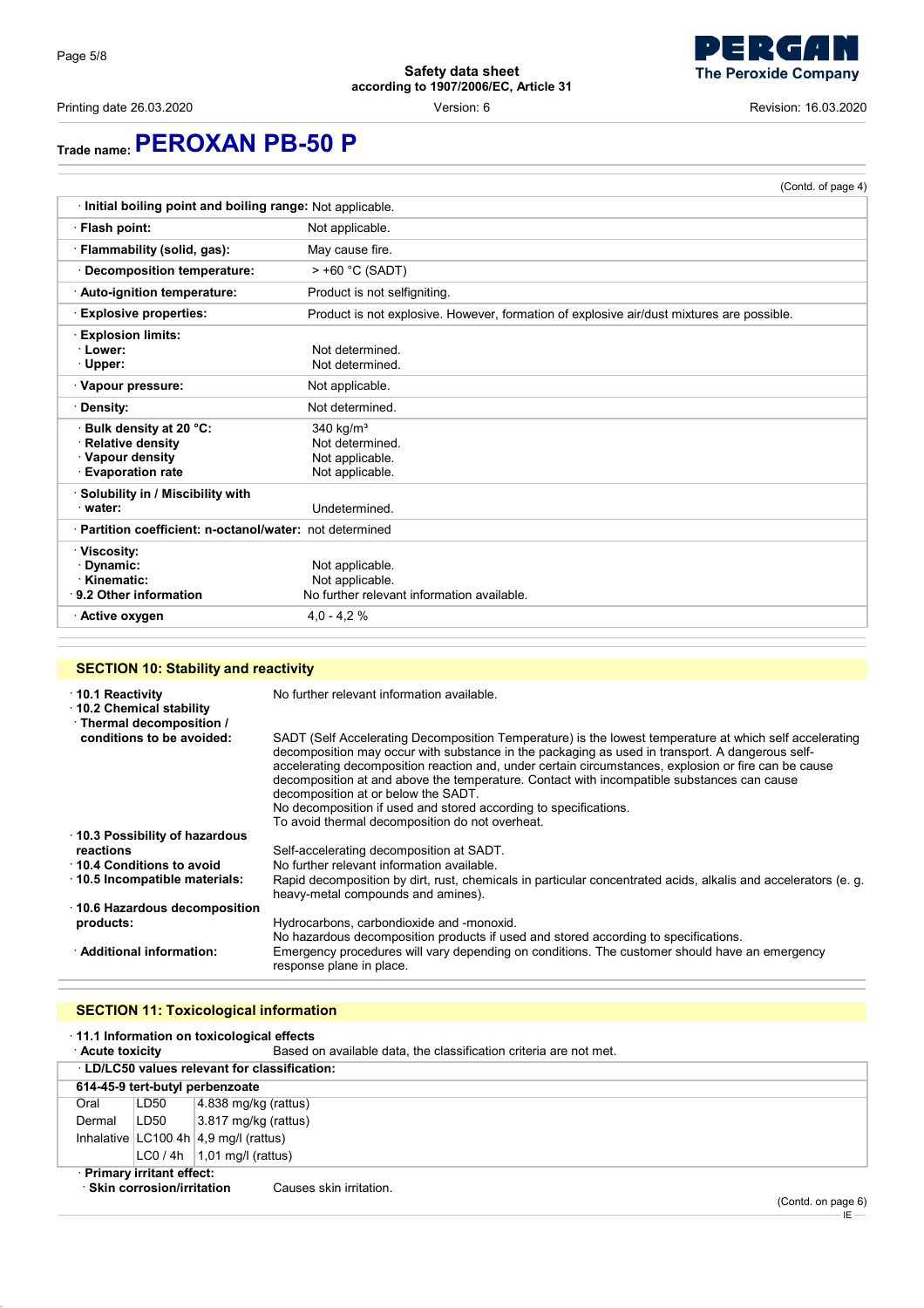

Printing date 26.03.2020 Version: 6 Revision: 16.03.2020

**Trade name:PEROXAN PB-50 P**

|                         |                                                                                                 | (Contd. of page 5) |
|-------------------------|-------------------------------------------------------------------------------------------------|--------------------|
|                         | Serious eye damage/irritation Based on available data, the classification criteria are not met. |                    |
| · Respiratory or skin   |                                                                                                 |                    |
| sensitisation           | May cause an allergic skin reaction.                                                            |                    |
|                         | · CMR effects (carcinogenity, mutagenicity and toxicity for reproduction)                       |                    |
| Germ cell mutagenicity  | Based on available data, the classification criteria are not met.                               |                    |
| · Carcinogenicity       | Based on available data, the classification criteria are not met.                               |                    |
| · Reproductive toxicity | Based on available data, the classification criteria are not met.                               |                    |
| STOT-single exposure    | Based on available data, the classification criteria are not met.                               |                    |
| STOT-repeated exposure  | Based on available data, the classification criteria are not met.                               |                    |
| · Aspiration hazard     | Based on available data, the classification criteria are not met.                               |                    |
|                         |                                                                                                 |                    |

## **SECTION 12: Ecological information**

| $\cdot$ 12.1 Toxicity<br><b>Aquatic toxicity:</b><br>12.2 Persistence and | No further relevant information available.                                      |  |  |  |
|---------------------------------------------------------------------------|---------------------------------------------------------------------------------|--|--|--|
| degradability                                                             | No further relevant information available.                                      |  |  |  |
| 12.3 Bioaccumulative potential                                            | No further relevant information available.                                      |  |  |  |
| 12.4 Mobility in soil                                                     | No further relevant information available.                                      |  |  |  |
| <b>Ecotoxical effects:</b>                                                |                                                                                 |  |  |  |
| · Remark:                                                                 | Very toxic for fish                                                             |  |  |  |
| · Additional ecological information:                                      |                                                                                 |  |  |  |
| <b>General notes:</b>                                                     | Also poisonous for fish and plankton in water bodies.                           |  |  |  |
|                                                                           | Very toxic for aquatic organisms                                                |  |  |  |
|                                                                           | Water hazard class 2 (German Regulation) (Self-assessment): hazardous for water |  |  |  |
|                                                                           | Do not allow product to reach ground water, water course or sewage system.      |  |  |  |
|                                                                           | Danger to drinking water if even small quantities leak into the ground.         |  |  |  |
| 12.5 Results of PBT and vPvB assessment                                   |                                                                                 |  |  |  |
| $\cdot$ PBT:                                                              | Not applicable.                                                                 |  |  |  |
| ∵vPvB:                                                                    | Not applicable.                                                                 |  |  |  |
| 12.6 Other adverse effects                                                | No further relevant information available.                                      |  |  |  |

### **SECTION 13: Disposal considerations**

|  | $^{\cdot}$ 13.1 Waste treatment methods |  |
|--|-----------------------------------------|--|
|  | · Recommendation                        |  |



After diluting with a suitable inert solid material to 10 %, the product must be supplied to a special treatment (e. g. thermal utilization) under observance of all official regulations.

Must not be disposed together with household garbage. Do not allow product to reach sewage system.

· **Waste disposal key:** Please contact your hazardous waste disposers to assign the right EWC-(European waste catalog) number.

· **Uncleaned packaging:**

This material and its container must be disposed of as hazardous waste.

# **SECTION 14: Transport information**

| UN3106                                                                                                                                                                                                                                              |
|-----------------------------------------------------------------------------------------------------------------------------------------------------------------------------------------------------------------------------------------------------|
| UN3106 ORGANIC PEROXIDE TYPE D, SOLID (tert-BUTYL<br>PEROXYBENZOATE), ENVIRONMENTALLY HAZARDOUS<br>ORGANIC PEROXIDE TYPE D, SOLID (tert-BUTYL<br>PEROXYBENZOATE), MARINE POLLUTANT<br>ORGANIC PEROXIDE TYPE D, SOLID (tert-BUTYL<br>PEROXYBENZOATE) |
|                                                                                                                                                                                                                                                     |
|                                                                                                                                                                                                                                                     |
|                                                                                                                                                                                                                                                     |
| 5.2 (P1) Organic peroxides.                                                                                                                                                                                                                         |
| (Contd. on page 7)<br>IE —                                                                                                                                                                                                                          |
|                                                                                                                                                                                                                                                     |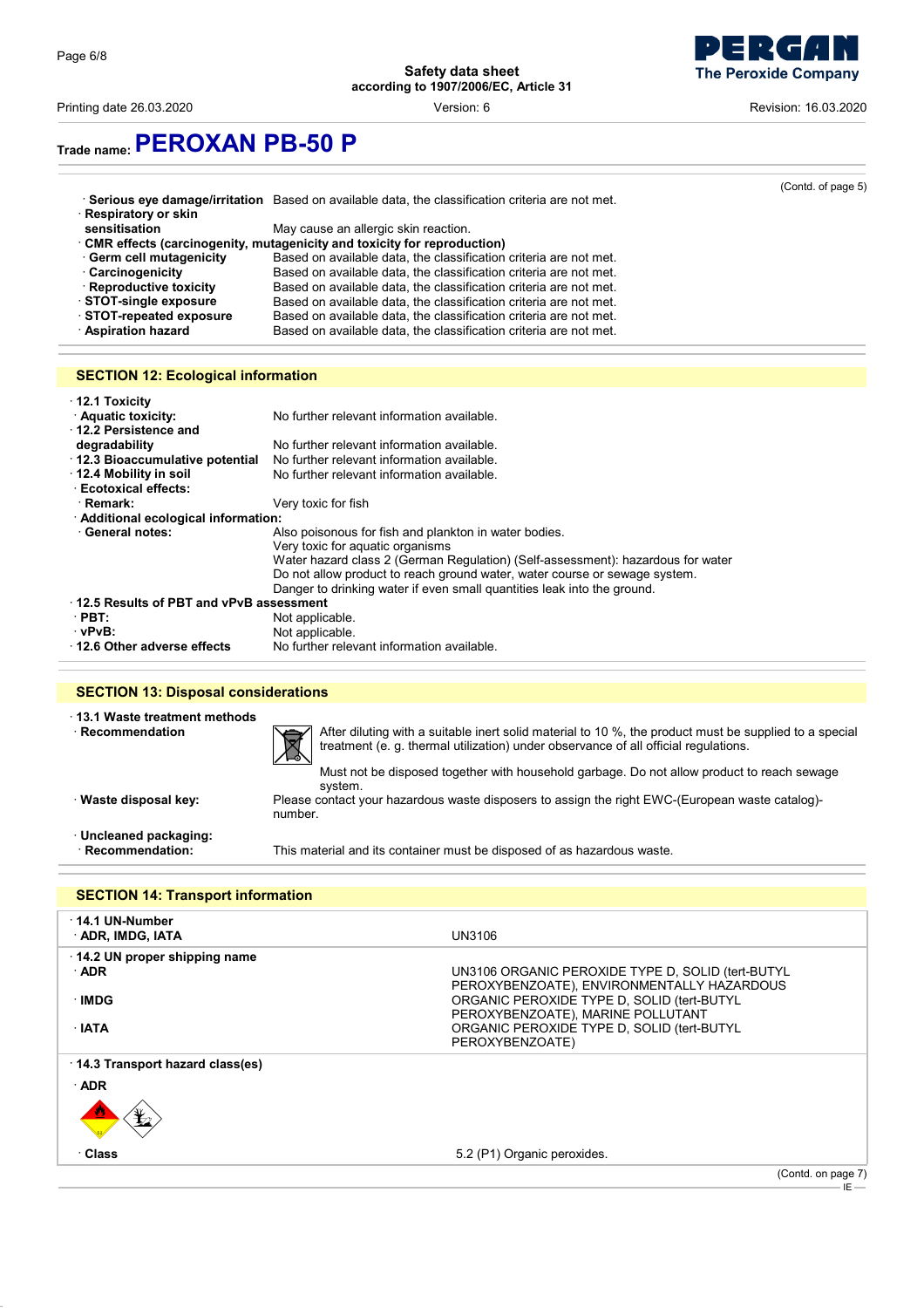

Printing date 26.03.2020 **Printing date 26.03.2020 Revision: 16.03.2020 Version: 6 Revision: 16.03.2020** 

# **Trade name:PEROXAN PB-50 P**

|                                                                                                                                                  | (Contd. of page 6)                                                                                                                                            |  |
|--------------------------------------------------------------------------------------------------------------------------------------------------|---------------------------------------------------------------------------------------------------------------------------------------------------------------|--|
| · Label                                                                                                                                          | 5.2                                                                                                                                                           |  |
| · IMDG                                                                                                                                           |                                                                                                                                                               |  |
| · Class<br>· Label                                                                                                                               | 5.2 Organic peroxides.<br>5.2                                                                                                                                 |  |
| · IATA                                                                                                                                           |                                                                                                                                                               |  |
| ∙ Class<br>· Label                                                                                                                               | 5.2 Organic peroxides.<br>5.2                                                                                                                                 |  |
| 14.4 Packing group<br>· ADR, IMDG, IATA                                                                                                          | Void                                                                                                                                                          |  |
| 14.5 Environmental hazards:                                                                                                                      | Product contains environmentally hazardous substances: tert-BUTYL<br>PEROXYBENZOATE                                                                           |  |
| · Marine pollutant:<br>Special marking (ADR):                                                                                                    | Yes<br>Symbol (fish and tree)<br>Symbol (fish and tree)                                                                                                       |  |
| 14.6 Special precautions for user<br>· Hazard identification number (Kemler code):<br>· Stowage Category<br>· Stowage Code<br>· Segregation Code | Warning: Organic peroxides.<br>D<br>SW1 Protected from sources of heat.<br>SG35 Stow "separated from" SGG1-acids<br>SG36 Stow "separated from" SGG18-alkalis. |  |
| 14.7 Transport in bulk according to Annex II of Marpol and the<br><b>IBC Code</b><br>Not applicable.                                             |                                                                                                                                                               |  |
| Transport/Additional information:                                                                                                                |                                                                                                                                                               |  |
| $\cdot$ ADR<br>· Limited quantities (LQ)<br>· Excepted quantities (EQ)                                                                           | 500 g<br>Code: E0<br>Not permitted as Excepted Quantity                                                                                                       |  |
| · Transport category<br>· Tunnel restriction code                                                                                                | 2<br>D.                                                                                                                                                       |  |
| · RID / GGVSEB:                                                                                                                                  | like ADR                                                                                                                                                      |  |
| · IMDG<br>· Limited quantities (LQ)<br><b>Excepted quantities (EQ)</b>                                                                           | 500 <sub>g</sub><br>Code: E0<br>Not permitted as Excepted Quantity                                                                                            |  |

## **SECTION 15: Regulatory information**

· **15.1 Safety, health and environmental regulations/legislation specific for the substance or mixture**

| Directive 2012/18/EU<br>· Named dangerous substances<br>- ANNEX I<br>· Seveso category                                                                                     | None of the ingredients is listed.<br>P6b SELF-REACTIVE SUBSTANCES AND MIXTURES and ORGANIC PEROXIDES<br>E1 Hazardous to the Aquatic Environment |
|----------------------------------------------------------------------------------------------------------------------------------------------------------------------------|--------------------------------------------------------------------------------------------------------------------------------------------------|
| · Qualifying quantity (tonnes) for<br>the application of lower-tier<br>requirements<br>· Qualifying quantity (tonnes) for<br>the application of upper-tier<br>requirements | 50 t<br>200 t                                                                                                                                    |

## **SECTION 16: Other information**

This information is based on our present knowledge. However, this shall not constitute a guarantee for any specific product features and shall not establish a legally valid contractual relationship.

IE